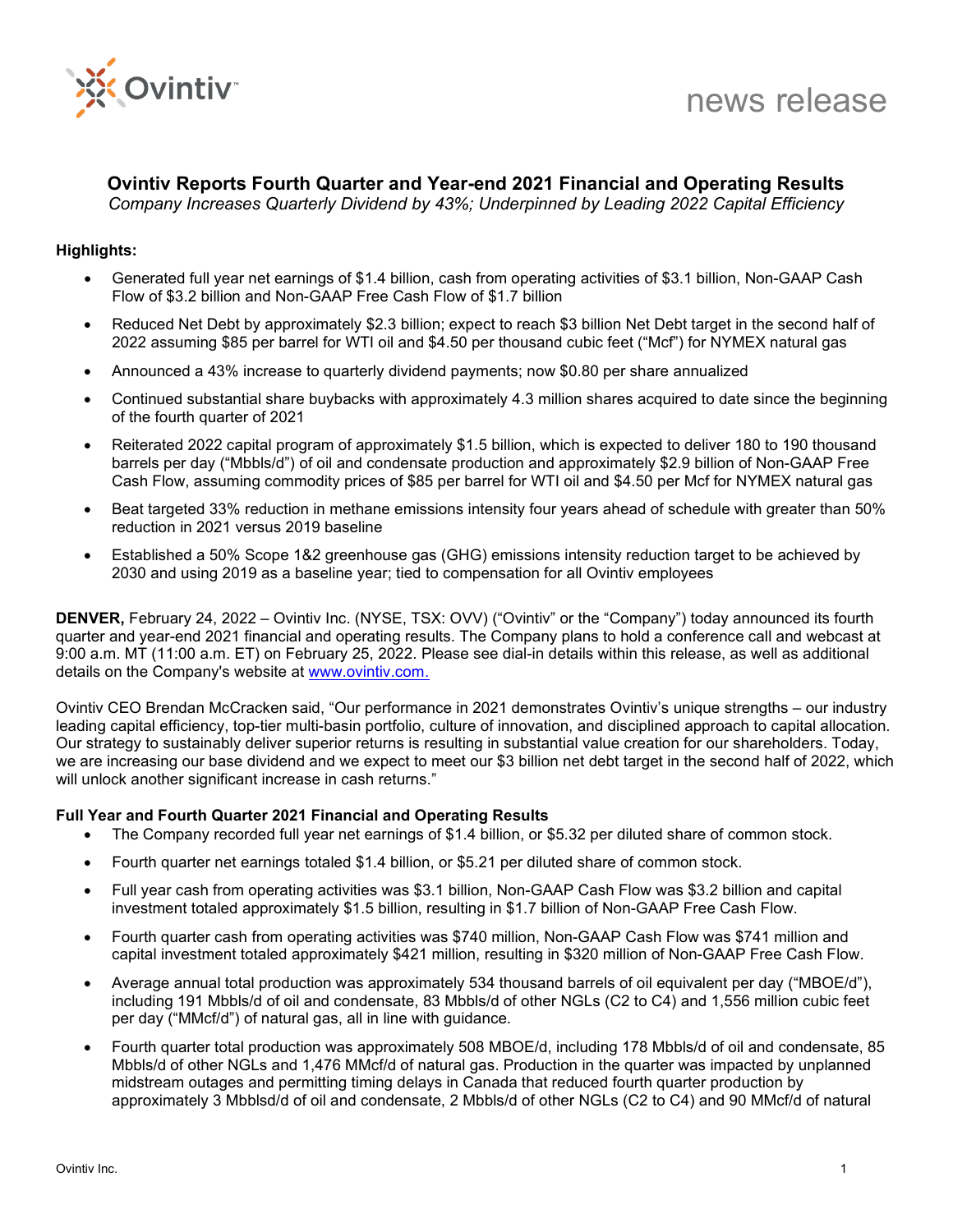gas. The fourth quarter also saw higher Canadian royalty rates that reduced production by approximately 1.3 Mbbls/d of oil and condensate, and 40 MMcf/d of natural gas.

• Total Costs for the year were \$13.42 per barrel of oil equivalent ("BOE") while fourth quarter Total Costs were \$14.89 per BOE. Total Costs per BOE were impacted by higher commodity prices and lower production during the quarter.

# **2022 Guidance**

The Company issued the following 2022 guidance:

|                                         | 1Q22          | 2022          |
|-----------------------------------------|---------------|---------------|
| <b>Capital Investment (\$ Millions)</b> | \$425 - \$440 | \$1,500       |
| Oil & Condensate (Mbbls/d)              | 174 - 178     | 180 - 190     |
| Other NGLs (Mbbls/d)                    | $77 - 81$     | 78 - 82       |
| Natural Gas (MMcf/d)                    | 1.430 - 1.480 | 1,450 - 1,500 |

# **2022 Outlook**

With capital investment of approximately \$1.5 billion in 2022, the Company expects to maintain oil and condensate production volumes of approximately 180 to 190 Mbbls/d. This range reflects a maintenance production program relative to the second half of 2021. Ovintiv expects to preserve its 2021 capital efficiency and offset inflationary pressures on capital costs in 2022 with efficiency and productivity gains. The Company expects its capital investment to be more weighted to the first half of the year.

"Maintaining our capital efficiency in 2022 will be a differentiating factor among our peers," said McCracken. "Despite the inflationary pressures across the economy, our teams continue to find innovative ways to offset cost inflation and improve well performance. Our industry-leading well cost and productivity performance, combined with our demonstrated operational efficiencies and culture of innovation give us confidence in the repeatability of our capital program in 2022. With more than a decade of premium drilling inventory in each of our core three assets – the Permian, Anadarko and Montney – we are well positioned to continue delivering industry-leading capital efficiencies for many years to come."

In the first quarter, through capital investments of \$425 to \$440 million, Ovintiv expects to deliver oil and condensate production of 174 to 178 Mbbls/d, other NGLs production of 77 to 81 Mbbls/d and natural gas production of 1,430 to 1,480 MMcf/d.

#### **Share Buyback Program**

As of December 31, 2021, Ovintiv had purchased for cancellation, approximately 3.1 million common shares outstanding at an average price of \$36.18 per share, for a total consideration of approximately \$111 million. During the first quarter of 2022, the Company plans to buyback shares equivalent to 25% of its fourth quarter Non-GAAP Free Cash Flow less base dividend payments, or approximately \$71 million. The first quarter buyback program is currently underway with an additional approximately 1.2 million common shares outstanding purchased as of February 18, 2022.

#### **Continued Net Debt Reduction**

During the fourth quarter, Ovintiv reduced Net Debt by \$192 million. This represents approximately \$2.3 billion of Net Debt reduction since year-end 2020.

At year-end, the Company had no outstanding balances under its revolving credit facilities and commercial paper programs. Ovintiv's available liquidity totaled \$4.5 billion.

The Company has a Net Debt target of \$3 billion which, assuming commodity prices of \$85 WTI oil and \$4.50 NYMEX natural gas, it expects to meet in the second half of 2022. Once the Company reaches its Net Debt target, it plans to increase quarterly shareholder returns to at least 50% of the previous quarter's Non-GAAP Free Cash Flow after base dividends. The remaining Non-GAAP Free Cash Flow will be allocated to further Net Debt reduction and small, low-cost property bolt-ons.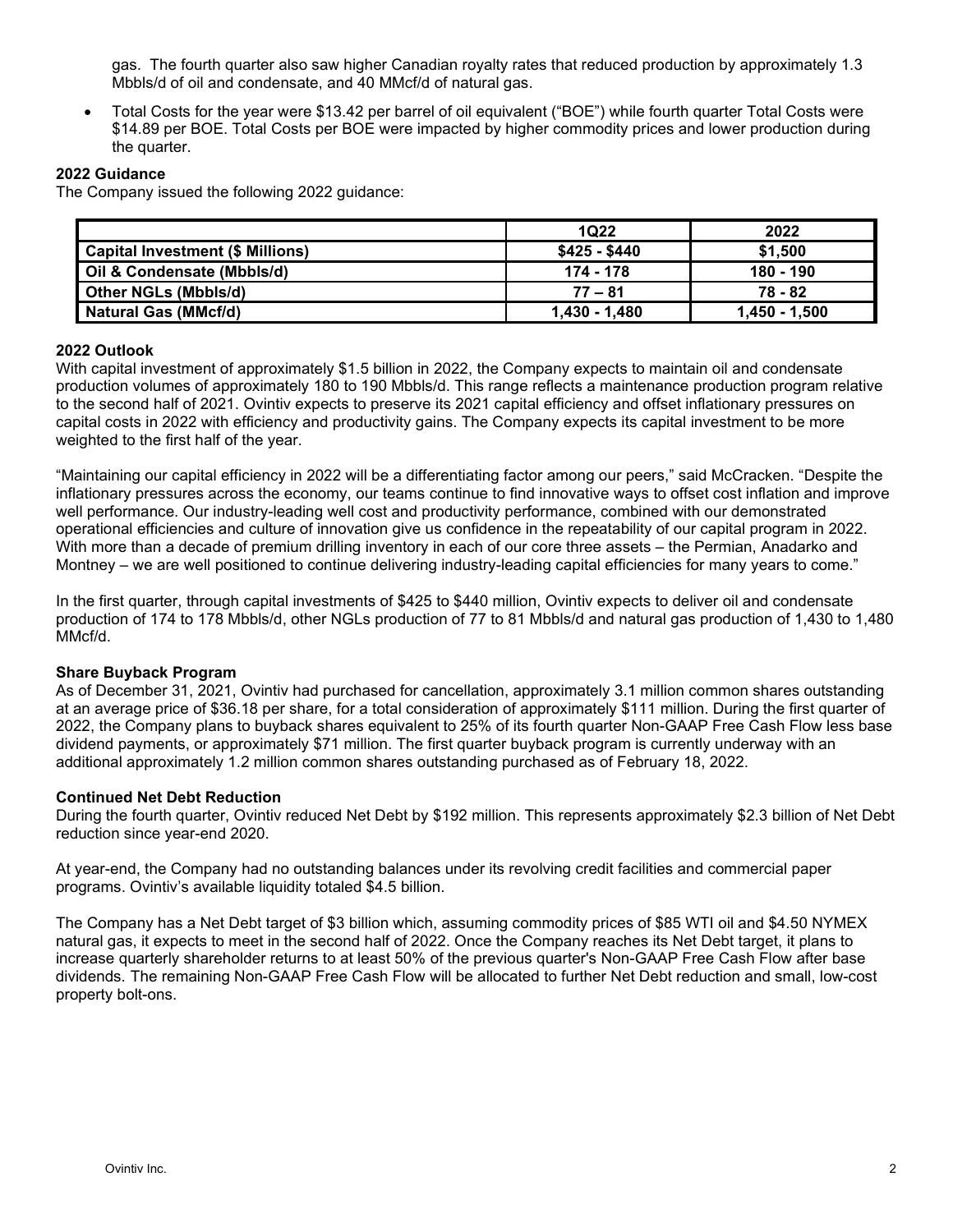## **Dividend Increase**

On February 24, 2022, Ovintiv's Board declared a quarterly dividend of \$0.20 per share of common stock payable on March 31, 2022, to shareholders of record as of March 15, 2022. This represents an increase of 43% from the previous level and an increase of 113% versus 1-year ago and also marks the second dividend raise in the last six months.

## **ESG Performance**

Ovintiv continues to deliver measurable progress on its ESG initiatives. The Company is committed to advancing its ESG performance, and as such, announced today a Scope 1&2 GHG emissions intensity reduction target of 50% by 2030, using 2019 as a baseline year. This target will be tied to compensation for all Ovintiv employees.

Key highlights of the Company's recent sustainability achievements:

- Achieved the Company's 33% methane intensity reduction target in 2021, four years ahead of schedule with a greater than 50% reduction from 2019 levels
- Reduced 2021 Scope 1&2 GHG emissions intensity by more than 20% compared to 2019
- Fully aligned with the World Bank Zero Routine Flaring by 2030 initiative, nine years ahead of the World Bank's target
- Achieved 8th consecutive safest year ever in 2021
- Established a social commitment leadership team and published inaugural social commitment framework
- Increased the diversity of the Company's Board of Directors
- Completed the Company's 17<sup>th</sup> consecutive year of industry leading sustainability reporting and transparency

Additional details can be found on Ovintiv's Sustainability site at<https://sustainability.ovintiv.com/>

#### **Asset Highlights**

Ovintiv continued to demonstrate well cost reductions across its portfolio throughout 2021. Despite significant industrywide inflationary pressures, average well costs were 11% lower than 2020 levels.

#### **Permian**

For the year, Permian production averaged 118 MBOE/d (81% liquids). The Company averaged three gross rigs, drilled 80 net wells, and had 93 net wells turned in line ("TIL").

Permian production averaged 120 MBOE/d (79% liquids) in the fourth quarter. The Company averaged four gross rigs, drilled 20 net wells, and had 16 net wells TIL. The number of wells TIL were reduced as the company transitioned to longer laterals and set up a load-leveled completions program for 2022. Due to this transition, only three net wells were TIL from September to November 2021, with the majority of the fourth quarter wells coming on-line in December.

Permian drilling and completion ("D&C") costs were 10% lower than the 2020 program average. The lower costs achieved in 2021 were underpinned by increased operational efficiencies including faster D&C rates and longer lateral development. Ovintiv utilized Simul-Frac on 90% of its Permian completions in 2021.

#### **Anadarko**

For the year, Anadarko production averaged 132 MBOE/d (62% liquids). The Company averaged two gross rigs, drilled 51 net wells, and had 53 net wells TIL.

Anadarko production averaged 133 MBOE/d (61% liquids) in the fourth quarter. The Company averaged two gross rigs, drilled 9 net wells, and had 14 net wells TIL.

In the STACK area, D&C costs were eight percent lower than the 2020 program average. In addition to lower costs, 2021 STACK well performance surpassed expectations as six-month normalized cumulative oil production was 10% higher compared to the 2020 program. This performance was driven by enhanced artificial lift and completion design.

#### **Montney**

For the year, Montney production averaged 225 MBOE/d (25% liquids). The Company averaged four gross rigs, drilled 84 net wells and had 78 net wells TIL.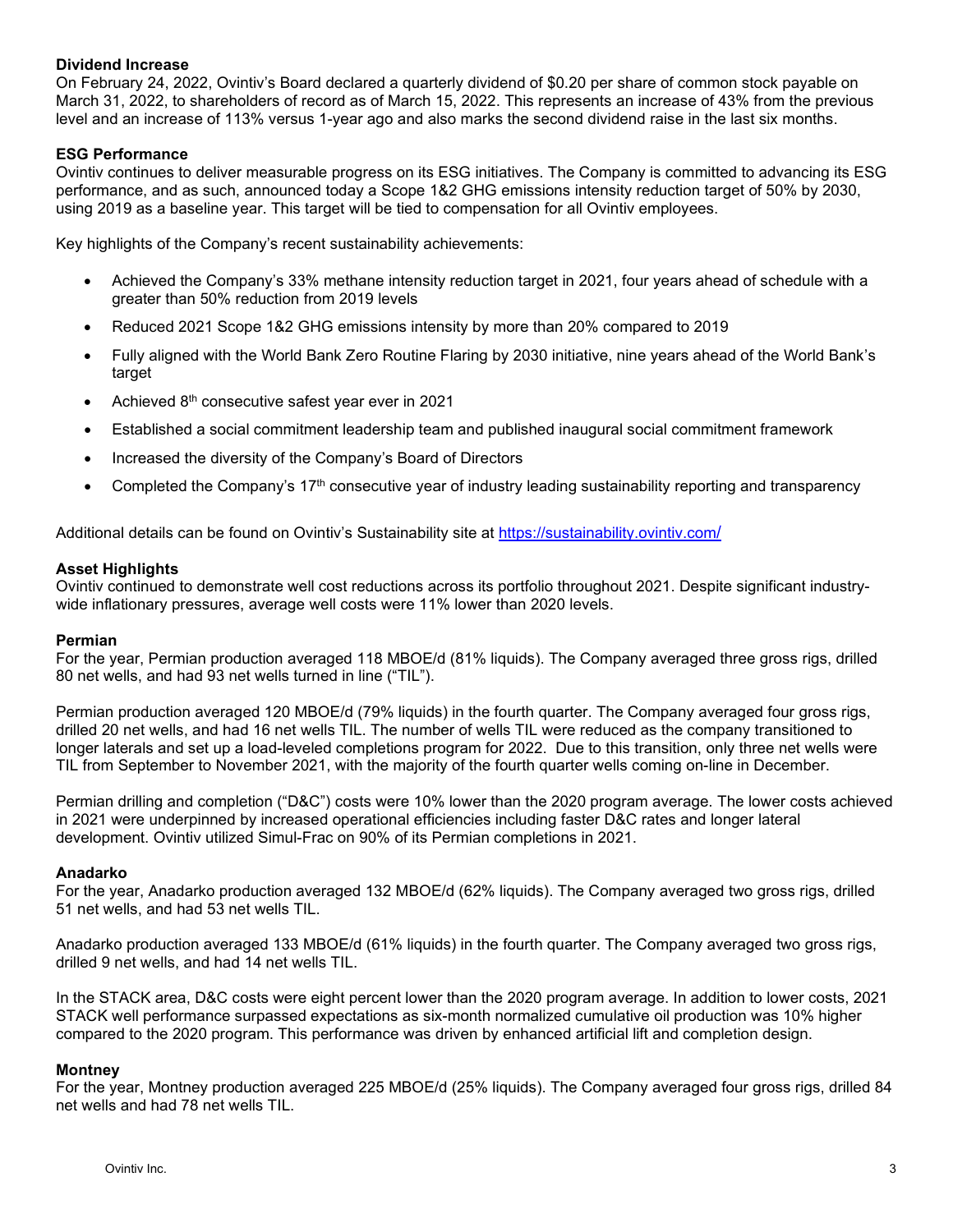Montney production averaged 207 MBOE/d (25% liquids) in the fourth quarter. The Company averaged three gross rigs, drilled 17 net wells and had 14 net wells TIL.

Montney D&C costs were 11% lower than the 2020 program average. Ovintiv made a step-change in drilling performance in the Montney in 2021, drilling three of the five longest laterals in the basin with an average drilling rate of over 1,600 feet per day. In the liquids-rich Pipestone portion of the play, Ovintiv delivered a 14% year-over-year improvement in sixmonth, normalized condensate production. This performance improvement was driven by optimized completion designs.

## **Bakken**

For the year, Bakken production averaged 24 MBOE/d (79% liquids). The Company averaged one net rig, drilled 11 net wells and had 10 net wells TIL.

Bakken production averaged 25 MBOE/d (79% liquids) in the fourth quarter. The Company averaged one net rig, drilled four net wells and had six net wells TIL.

# **Year-End 2021 Reserves**

SEC proved reserves at year-end 2021 were 2.3 billion BOE, of which approximately 52% were liquids and 59% were proved developed. The strong well performance and lower costs that the Company realized through the year resulted in an SEC total proved reserve replacement of 269% of 2021 production excluding the impacts acquisitions and divestitures. Total proved reserves replacement excluding the impact of commodity prices and excluding acquisitions and divestitures was 194% of 2021 production.

#### **NI 51-101 Exemption**

The Canadian securities regulatory authorities have issued a decision document (the "Decision") granting Ovintiv exemptive relief from the requirements contained in Canada's National Instrument 51-101 Standards of Disclosure for Oil and Gas Activities ("NI 51-101"). As a result of the Decision, and provided that certain conditions set out in the Decision are met on an on-going basis, Ovintiv will not be required to comply with the Canadian requirements of NI 51-101 and the Canadian Oil and Gas Evaluation Handbook and, accordingly, will not be required to file Form 51-101F1 Statement of Reserves Data and Other Oil and Gas Information or related forms and disclosure as part of its annual filings. In lieu of such filings, the Decision permits Ovintiv to provide disclosure in respect of its oil and gas activities in the form permitted by, and in accordance with, the legal requirements imposed by the U.S. Securities and Exchange Commission ("SEC"), the Securities Act of 1933, the Securities and Exchange Act of 1934, the Sarbanes-Oxley Act of 2002 and the rules of the New York Stock Exchange. The Decision also provides that Ovintiv is required to file all such oil and gas disclosures with the Canadian securities regulatory authorities on www.sedar.com as soon as practicable after such disclosure is filed with the SEC.

For additional information, please refer to the fourth quarter and year-end 2021 Results Presentation at [https://investor.ovintiv.com/presentations-events.](https://investor.ovintiv.com/presentations-events)

#### **Conference Call Information**

A conference call and webcast to discuss the Company's fourth quarter and year-end results will be held at 9:00 a.m. MT (11:00 a.m. ET) on February 25, 2022. To participate in the call, please dial 888-664-6383 (toll-free in North America) or 416-764-8650 (international) approximately 15 minutes prior to the conference call. The live audio webcast of the conference call, including slides and financial statements, will be available on Ovintiv's website, www.ovintiv.com under Investors/Presentations and Events. The webcast will be archived for approximately 90 days.

*Refer to Note 1 Non-GAAP measures and the tables in this release for reconciliation to comparable GAAP financial measures.*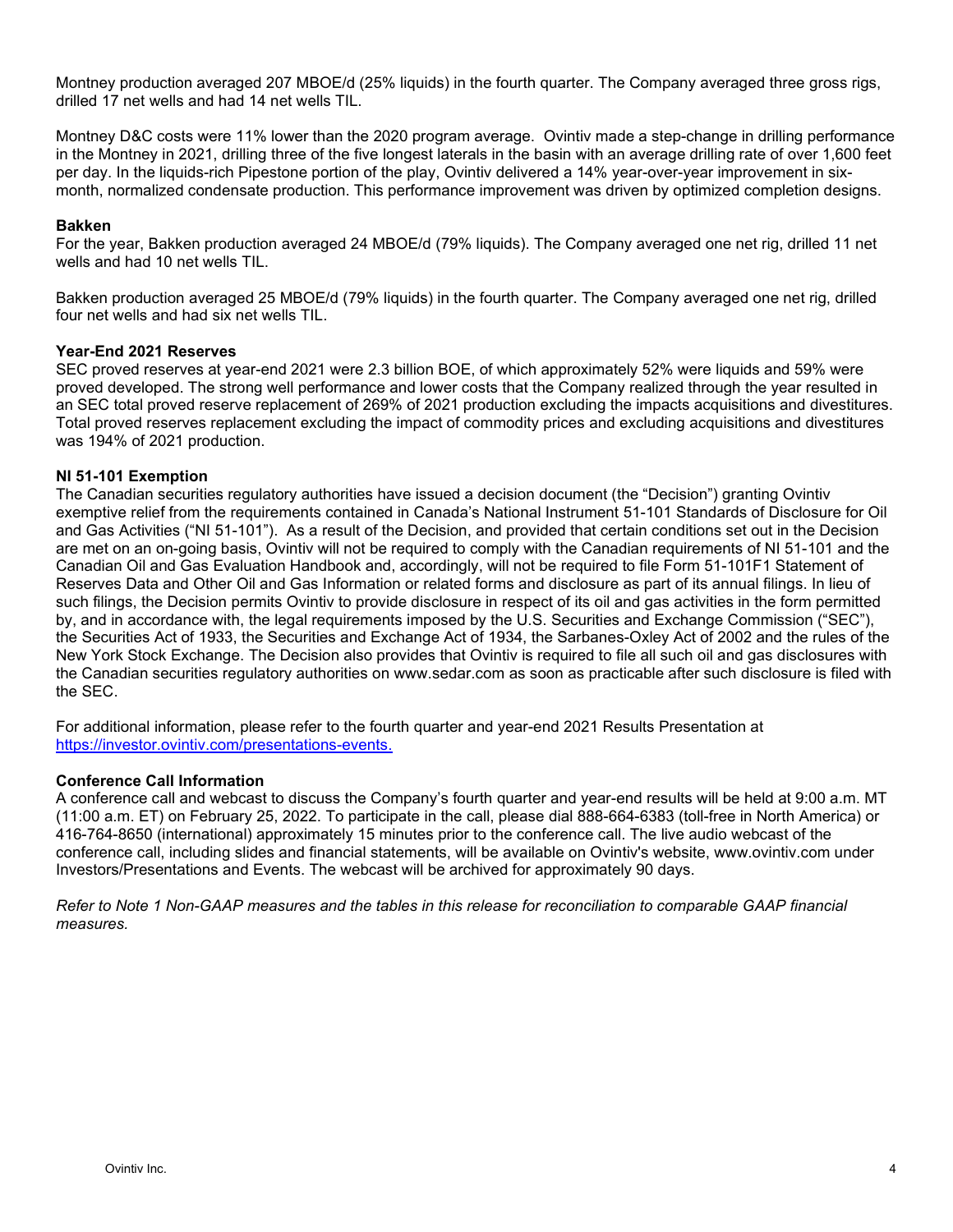# **Capital Investment and Production**

| (for the period ended December 31)     | 4Q 2021 | 4Q 2020 | 2021  | 2020  |
|----------------------------------------|---------|---------|-------|-------|
| Capital Expenditures (1) (\$ millions) | 421     | 343     | 1,519 | 1,736 |
| Oil (Mbbls/d)                          | 129.8   | 158.0   | 140.3 | 151.5 |
| <b>NGLs-Plant Condensate (Mbbls/d)</b> | 47.8    | 56.8    | 50.9  | 52.1  |
| Oil & Plant Condensate (Mbbls/d)       | 177.6   | 214.8   | 191.2 | 203.6 |
| NGLs - Other (Mbbls/d)                 | 84.6    | 82.6    | 83.3  | 85.3  |
| <b>Total Liquids (Mbbls/d)</b>         | 262.2   | 297.4   | 274.5 | 288.9 |
| Natural gas (MMcf/d)                   | 1,476   | 1,559   | 1,556 | 1,529 |
| <b>Total production (MBOE/d)</b>       | 508.2   | 557.2   | 533.9 | 543.8 |

(1) Including capitalized directly attributable internal costs.

# **Fourth Quarter and Year-End Summary**

| (for the period ended December 31)                |         |         |       |         |
|---------------------------------------------------|---------|---------|-------|---------|
| (\$ millions, except as indicated)                | 4Q 2021 | 4Q 2020 | 2021  | 2020    |
| <b>Cash From (Used In) Operating Activities</b>   | 740     | 719     | 3,129 | 1,895   |
| Deduct (Add Back):                                |         |         |       |         |
| Net change in other assets and liabilities        | (18)    | (6)     | (39)  | (173)   |
| Net change in non-cash working capital            | 17      | 33      | (41)  | 139     |
| Current tax on sale of assets                     |         |         |       |         |
| Non-GAAP Cash Flow (1)                            | 741     | 692     | 3,209 | 1,929   |
| Non-GAAP Cash Flow Margin (1) (\$/BOE)            | 15.85   | 13.50   | 16.46 | 9.69    |
|                                                   |         |         |       |         |
| Non-GAAP Cash Flow (1)                            | 741     | 692     | 3,209 | 1,929   |
| Less: Capital Expenditures <sup>(2)</sup>         | 421     | 343     | 1,519 | 1,736   |
| Non-GAAP Free Cash Flow (1)                       | 320     | 349     | 1,690 | 193     |
|                                                   |         |         |       |         |
| Net Earnings (Loss) Before Income Tax             | 1,382   | (642)   | 1,239 | (5,730) |
| Before-tax (Addition) Deduction:                  |         |         |       |         |
| Unrealized gain (loss) on risk management         | 938     | (186)   | (488) | (204)   |
| Impairments                                       |         | (717)   |       | (5,580) |
| Restructuring charges                             | (1)     | (2)     | (14)  | (90)    |
| Non-operating foreign exchange gain (loss)        | (1)     | 17      | (18)  | (16)    |
| Gain (loss) on divestitures                       |         |         |       |         |
| Gain on debt retirement                           |         | 2       |       | 30      |
| Adjusted Net Earnings (Loss) Before Income Tax    | 446     | 244     | 1,759 | 130     |
| Income tax expense (recovery)                     | 115     | 61      | 454   | 39      |
| Non-GAAP Operating Earnings (Loss) <sup>(1)</sup> | 331     | 183     | 1,305 | 91      |

(1) Non-GAAP cash flow, non-GAAP cash flow margin, Non-GAAP free cash flow and non-GAAP operating earnings (loss) are non-GAAP measures as defined in Note 1.

(2) Including capitalized directly attributable internal costs.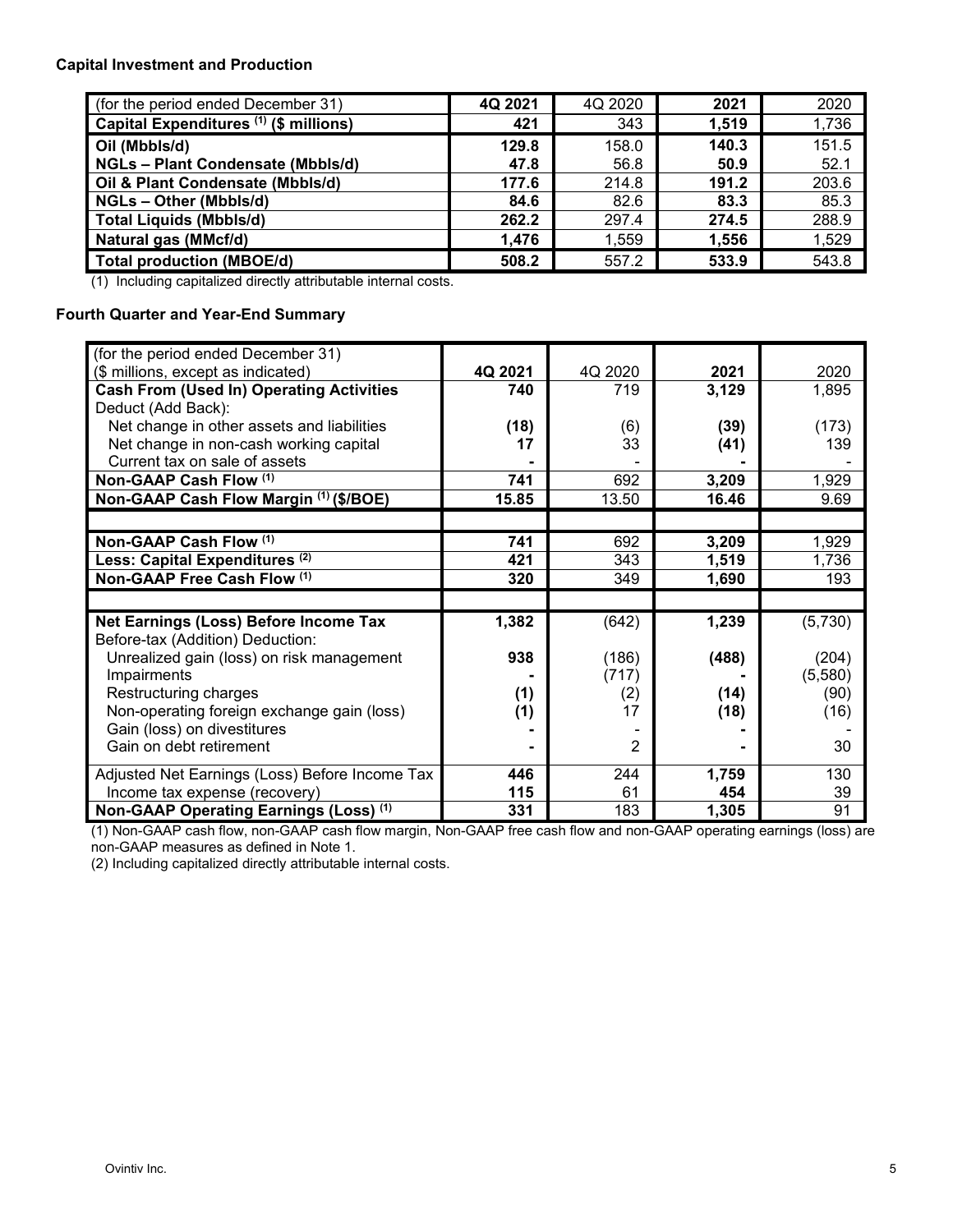# **Realized Pricing Summary**

| (for the period ended December 31)      | 4Q 2021 | 4Q 2020 | 2021  | 2020  |
|-----------------------------------------|---------|---------|-------|-------|
| Liquids (\$/bbl)                        |         |         |       |       |
| WTI                                     | 77.19   | 42.66   | 67.91 | 39.40 |
| Realized Liquids Prices (1)             |         |         |       |       |
| Oil                                     | 53.43   | 47.75   | 51.28 | 44.68 |
| <b>NGLs - Plant Condensate</b>          | 64.04   | 44.81   | 57.33 | 40.89 |
| <b>Oil &amp; Plant Condensate</b>       | 56.27   | 46.96   | 52.89 | 43.70 |
| <b>NGLs-Other</b>                       | 26.65   | 10.94   | 22.07 | 9.41  |
| <b>Total NGLs</b>                       | 40.15   | 24.73   | 35.44 | 21.35 |
|                                         |         |         |       |       |
| <b>Natural Gas</b>                      |         |         |       |       |
| NYMEX (\$/MMBtu)                        | 5.83    | 2.66    | 3.84  | 2.08  |
| Realized Natural Gas Price (1) (\$/Mcf) | 2.84    | 2.33    | 2.92  | 2.13  |

(1) Prices include the impact of realized gain (loss) on risk management.

# **Total Costs**

| (for the year ended December 31)                           |       |        |
|------------------------------------------------------------|-------|--------|
| (\$ millions, except as indicated)                         | 2021  | 2020   |
| <b>Total Operating Expenses</b>                            | 7,139 | 11,484 |
| Deduct (Add Back):                                         |       |        |
| Market optimization operating expenses                     | 3,148 | 1,608  |
| Corporate & other operating expenses                       | (1)   | (2)    |
| Depreciation, depletion and amortization                   | 1,190 | 1,834  |
| Impairments                                                |       | 5,580  |
| Accretion of asset retirement obligation                   | 22    | 29     |
| Long-term incentive costs                                  | 132   | 31     |
| Restructuring and legal costs                              | 34    | 90     |
| Current expected credit losses                             |       |        |
| Total Costs <sup>(1)</sup>                                 | 2,613 | 2,313  |
| Divided by:                                                |       |        |
| Production Volumes (MMBOE)                                 | 194.9 | 199.0  |
| Total Costs (1) (\$/BOE)                                   | 13.42 | 11.60  |
| Drivers Included in Total Costs (1) (\$/BOE)               |       |        |
| Production, mineral and other taxes                        | 1.51  | 0.87   |
| Upstream transportation and processing                     | 7.42  | 6.44   |
| Upstream operating, excluding long-term incentive costs    | 2.94  | 2.88   |
| Administrative, excluding long-term incentive,             |       |        |
| restructuring and legal costs, and current expected credit |       |        |
| losses                                                     | 1.55  | 1.41   |
| Total Costs (1) (\$/BOE)                                   | 13.42 | 11.60  |

(1) Total Costs is a non-GAAP measure as defined in Note 1. Total Costs per BOE is calculated using whole dollars and volumes.

# **Debt to Adjusted Capitalization**

| (\$ millions, except as indicated)                     | <b>December 31, 2021</b> December 31, 2020 |        |
|--------------------------------------------------------|--------------------------------------------|--------|
| Long-Term Debt, including current portion              | 4,786                                      | 6,885  |
| <b>Total Shareholders' Equity</b>                      | 5,074                                      | 3,837  |
| Equity Adjustment for Impairments at December 31, 2011 | 7.746                                      | 7,746  |
| Adjusted Capitalization                                | 17,606                                     | 18,468 |
| Debt to Adjusted Capitalization (1)                    | 27%                                        | 37%    |

(1) Debt to Adjusted Capitalization is a non-GAAP measure as defined in Note 1.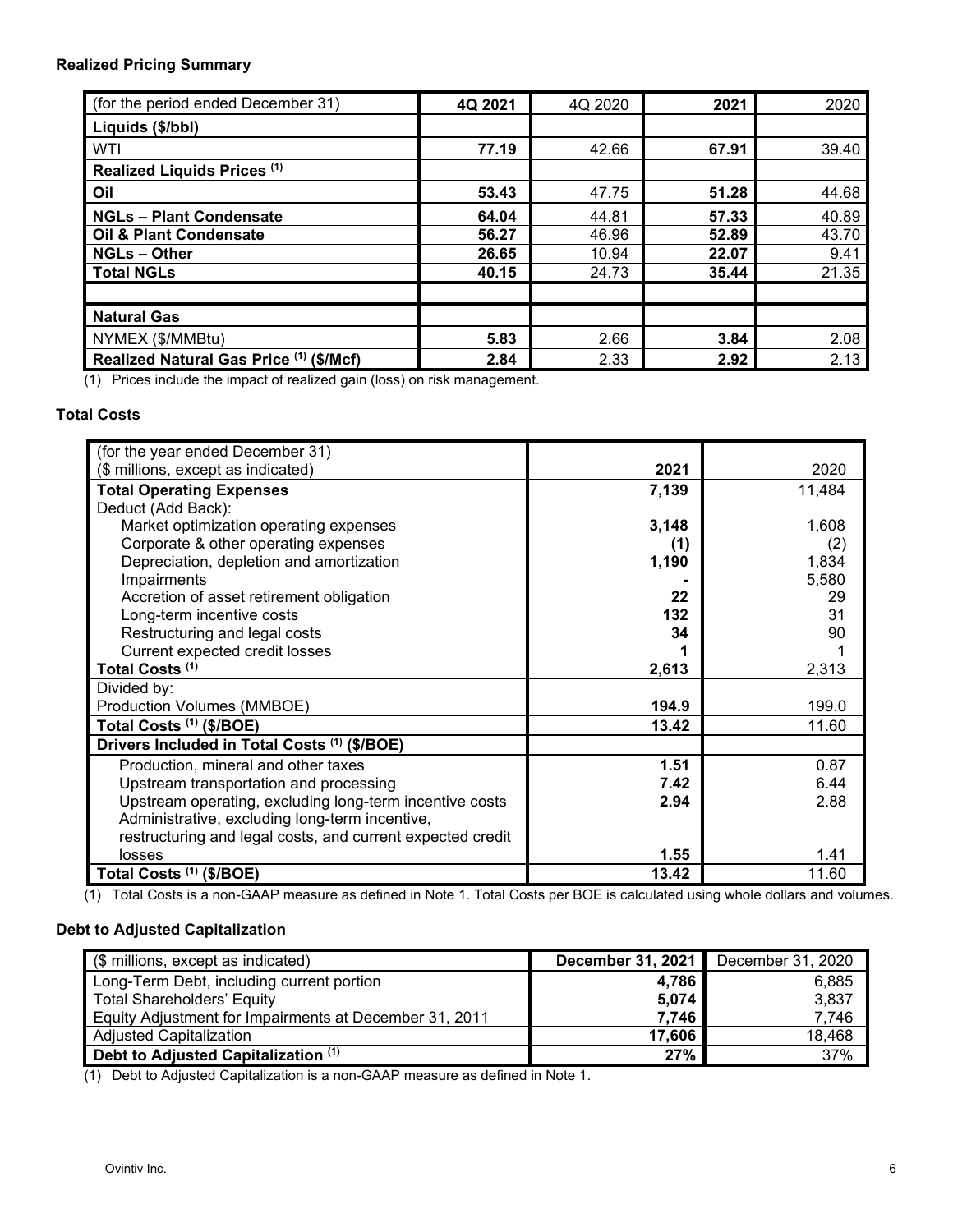| 2021 Proved Reserves Estimates – U.S. Protocols (Net, After Royalties) <sup>(1)</sup> |                                |                  |       |         |  |  |
|---------------------------------------------------------------------------------------|--------------------------------|------------------|-------|---------|--|--|
| Using constant prices and costs; simplified<br>table                                  | <b>Natural</b><br>Gas<br>(Bcf) | Total<br>(MMBOE) |       |         |  |  |
| December 31, 2020                                                                     | 592.3                          | 580.5            | 4,918 | 1,992.5 |  |  |
| Revisions and improved recovery (2)                                                   | (78.0)                         | (50.3)           | 363   | (67.8)  |  |  |
| <b>Extensions and discoveries</b>                                                     | 121.5                          | 142.0            | 1,966 | 591.2   |  |  |
| Purchase of reserves in place                                                         | 2.6                            | 2.5              | 13    | 7.3     |  |  |
| Sale of reserves in place                                                             | (28.6)                         | (21.0)           | (123) | (70.2)  |  |  |
| Production                                                                            | (51.2)                         | (49.0)           | (568) | (194.9) |  |  |
| <b>December 31, 2021</b>                                                              | 558.6                          | 604.7            | 6,570 | 2,258.2 |  |  |

(1) Numbers may not add due to rounding.

(2) Changes in reserve estimates resulting from application of improved recovery techniques are included in revisions of previous estimates.

# **Hedge Volumes as of December 31, 2021**

| Oil and Condensate Hedges (\$/bbl) | <b>1Q 2022</b> | 2Q 2022    | 3Q 2022    | 4Q 2022    |
|------------------------------------|----------------|------------|------------|------------|
| <b>WTI Swaps</b>                   | 5 Mbbls/d      | 5 Mbbls/d  | 5 Mbbls/d  | 5 Mbbls/d  |
| <b>Swap Price</b>                  | \$60.16        | \$60.16    | \$60.16    | \$60.16    |
| <b>WTI 3-Way Options</b>           | 75 Mbbls/d     | 75 Mbbls/d | 75 Mbbls/d | 75 Mbbls/d |
| <b>Short Call</b>                  | \$70.79        | \$70.79    | \$70.79    | \$70.79    |
| Long Put                           | \$60.82        | \$60.82    | \$60.82    | \$60.82    |
| <b>Short Put</b>                   | \$49.33        | \$49.33    | \$49.33    | \$49.33    |

| <b>Natural Gas Hedges (\$/Mcf)</b>      | 1Q 2022                                      | <b>2Q 2022</b> | 3Q 2022              | 4Q 2022              |
|-----------------------------------------|----------------------------------------------|----------------|----------------------|----------------------|
| <b>NYMEX Swaps</b><br><b>Swap Price</b> | 365 MMcf/d<br>365 MMcf/d<br>\$2.60<br>\$2.60 |                | 365 MMcf/d<br>\$2.60 | 365 MMcf/d<br>\$2.60 |
| <b>NYMEX 3-Way Options</b>              | 385 MMcf/d                                   | 370 MMcf/d     | 425 MMcf/d           | 410 MMcf/d           |
| <b>Short Call</b>                       | \$3.03                                       | \$3.01         | \$3.03               | \$3.01               |
| Long Put                                | \$2.75                                       | \$2.75         | \$2.76               | \$2.75               |
| Short Put                               | \$2.00                                       | \$2.00         | \$2.00               | \$2.00               |
| <b>INYMEX Costless Collars</b>          | 200 MMcf/d                                   | 200 MMcf/d     | 200 MMcf/d           | 200 MMcf/d           |
| <b>Short Call</b>                       | \$2.85                                       | \$2.85         | \$2.85               | \$2.85               |
| Long Put                                | \$2.55                                       | \$2.55         | \$2.55               | \$2.55               |
| <b>NYMEX Short Call Options</b>         | 330 MMcf/d                                   | 330 MMcf/d     | 330 MMcf/d           | 330 MMcf/d           |
| Sold Call Strike                        | \$2.38                                       | \$2.38         | \$2.38               | \$2.38               |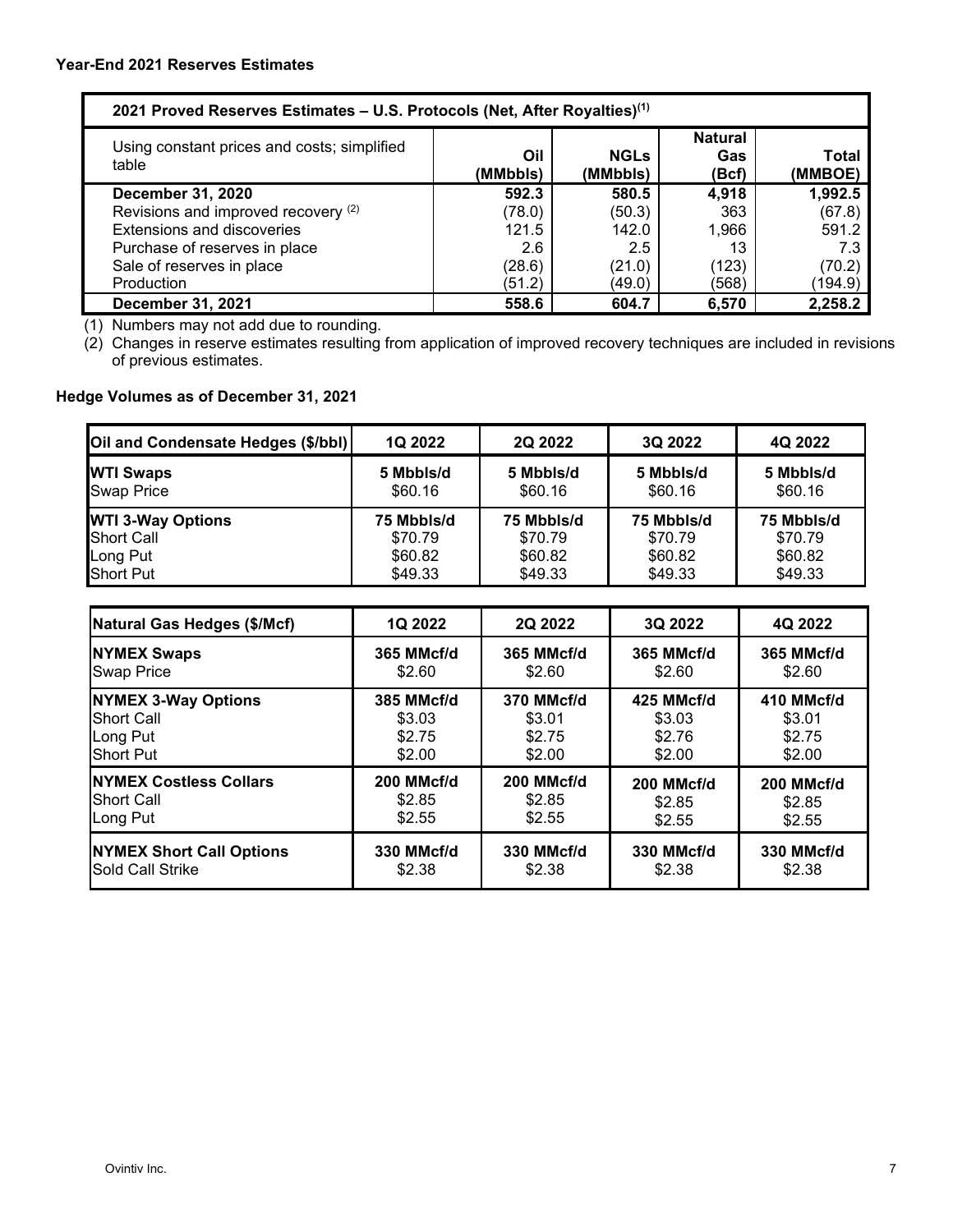| <b>WTI Oil Hedge Gains (Losses)</b> |    |      |       |       |  |  |
|-------------------------------------|----|------|-------|-------|--|--|
| \$90<br>\$80<br>\$60<br>\$70        |    |      |       |       |  |  |
| Full Year 2022                      | 43 | (55) | (289) | (580) |  |  |

(1) Hedge positions and hedge sensitivity estimates based on hedge positions as at 12/31/2021. Does not include impact of basis positions.

# **Price Sensitivities for NYMEX Natural Gas (1) (\$MM)**

| <b>NYMEX Natural Gas Hedge Gains (Losses)</b> |                                                |       |       |       |         |  |
|-----------------------------------------------|------------------------------------------------|-------|-------|-------|---------|--|
|                                               | \$3.00<br>\$3.50<br>\$5.00<br>\$4.50<br>\$4.00 |       |       |       |         |  |
| Full Year 2022                                | (139)                                          | (373) | (607) | (844) | (1,080) |  |

(1) Hedge positions and hedge sensitivity estimates based on hedge positions as at 12/31/2021. Does not include impact of basis positions.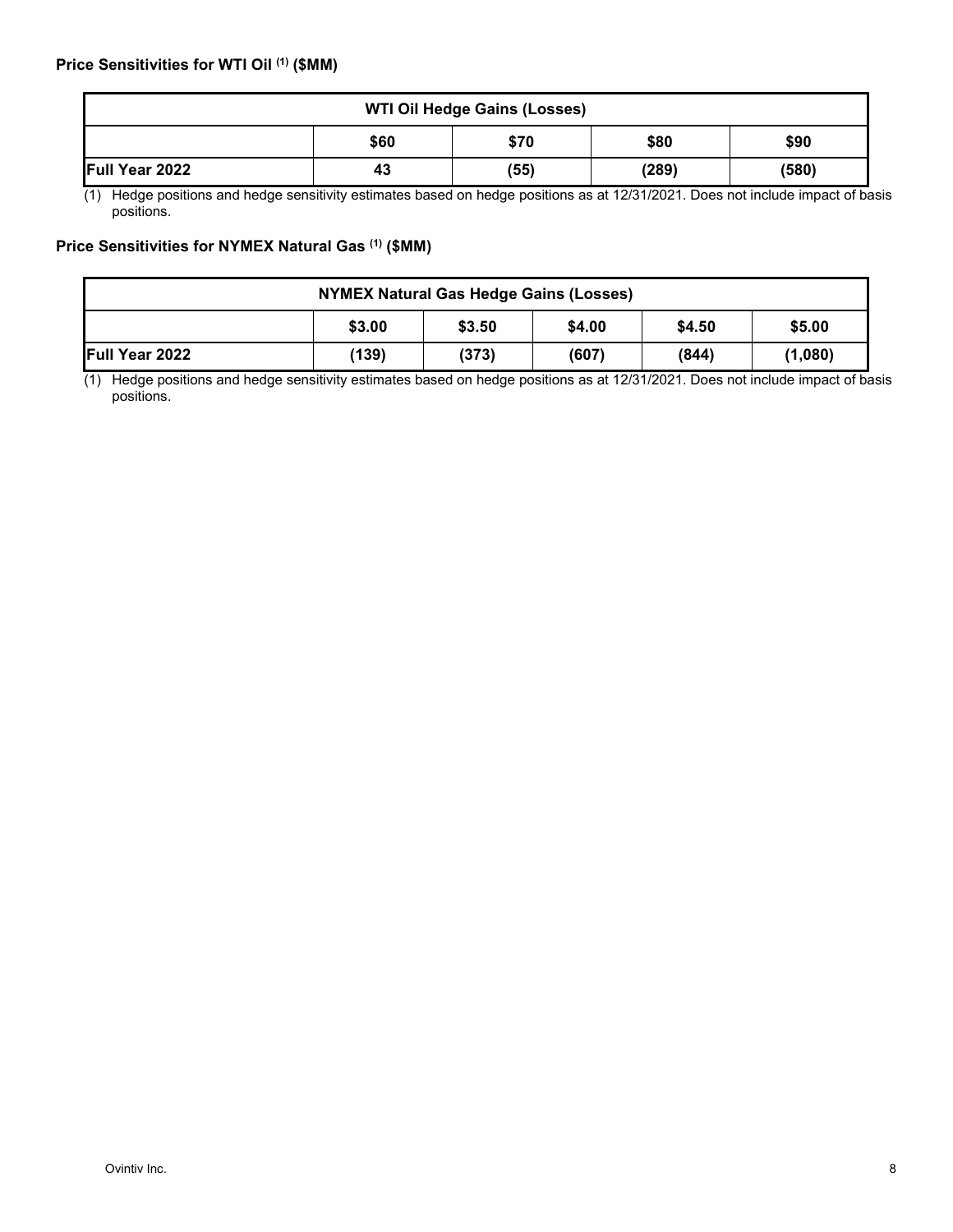## **Important information**

Ovintiv reports in U.S. dollars unless otherwise noted. Production, sales and reserves estimates are reported on an afterroyalties basis, unless otherwise noted. Unless otherwise specified or the context otherwise requires, references to Ovintiv or to the Company includes reference to subsidiaries of and partnership interests held by Ovintiv Inc. and its subsidiaries.

# **NOTE 1: Non-GAAP measures**

Certain measures in this news release do not have any standardized meaning as prescribed by U.S. GAAP and, therefore, are considered non-GAAP measures. These measures may not be comparable to similar measures presented by other companies and should not be viewed as a substitute for measures reported under U.S. GAAP. These measures are commonly used in the oil and gas industry and/or by Ovintiv to provide shareholders and potential investors with additional information regarding the Company's liquidity and its ability to generate funds to finance its operations. For additional information regarding non-GAAP measures, see the Company's website. This news release contains references to non-GAAP measures as follows:

**Non-GAAP Cash Flow** is a non-GAAP measure defined as cash from (used in) operating activities excluding net change in other assets and liabilities, net change in non-cash working capital and current tax on sale of assets. **Non-GAAP Cash Flow Margin** is a non-GAAP measure defined as Non-GAAP Cash Flow per BOE of production. **Non-GAAP Free Cash Flow** is a non-GAAP measure defined as Non-GAAP Cash Flow in excess of capital expenditures, excluding net acquisitions and divestitures. Forecasted Non-GAAP free cash flow represents forecasted cash flow based on \$85 WTI and \$4.50 NYMEX and utilizes the midpoint of production guidance. Due to their forward-looking nature, management cannot reliably predict certain of the necessary components of the most directly comparable forward-looking GAAP measures, such as changes in operating assets and liabilities. Accordingly, Ovintiv is unable to present a quantitative reconciliation of such forward-looking non-GAAP financial measures to their most directly comparable forward-looking GAAP financial measures. Amounts excluded from this non-GAAP measure in future periods could be significant.

- **Non-GAAP Operating Earnings (Loss)** is a non-GAAP measure defined as net earnings (loss) excluding nonrecurring or non-cash items that Management believes reduces the comparability of the Company's financial performance between periods. These items may include, but are not limited to, unrealized gains/losses on risk management, impairments, restructuring charges, non-operating foreign exchange gains/losses, gains/losses on divestitures and gains on debt retirement. Income taxes includes adjustments to normalize the effect of income taxes calculated using the estimated annual effective income tax rate. In addition, any valuation allowances are excluded in the calculation of income taxes.
- **Total Costs** is a non-GAAP measure which includes the summation of production, mineral and other taxes, upstream transportation and processing expense, upstream operating expense and administrative expense, excluding the impact of long-term incentive, restructuring and legal costs, and current expected credit losses. It is calculated as total operating expenses excluding non-upstream operating costs and non-cash items which include operating expenses from the Market Optimization and Corporate and Other segments, depreciation, depletion and amortization, impairments, accretion of asset retirement obligation, long-term incentive, restructuring and legal costs, and current expected credit losses. When presented on a per BOE basis, Total Costs is divided by production volumes. Management believes this measure is useful to the Company and its investors as a measure of operational efficiency across periods.
- **Net Debt** is defined as long-term debt, including the current portion, less cash and cash equivalents.
- **Debt to Adjusted Capitalization** is a non-GAAP measure which adjusts capitalization for historical ceiling test impairments that were recorded as at December 31, 2011. Management monitors Debt to Adjusted Capitalization as a proxy for the Company's financial covenant under the Credit Facilities which require debt to adjusted capitalization to be less than 60 percent. Adjusted Capitalization incudes debt, total shareholders' equity and an equity adjustment for cumulative historical ceiling test impairments recorded as at December 31, 2011 in conjunction with the Company's January 1, 2012 adoption of U.S. GAAP.

**ADVISORY REGARDING OIL AND GAS INFORMATION** – The conversion of natural gas volumes to barrels of oil equivalent (BOE) is on the basis of six thousand cubic feet to one barrel. BOE is based on a generic energy equivalency conversion method primarily applicable at the burner tip and does not represent economic value equivalency at the wellhead. Readers are cautioned that BOE may be misleading, particularly if used in isolation.

**ADVISORY REGARDING FORWARD-LOOKING STATEMENTS** – This news release contains forward-looking statements or information (collectively, "forward-looking statements") within the meaning of applicable securities legislation, including Section 27A of the Securities Act of 1933, as amended, and Section 21E of the Securities Exchange Act of 1934, as amended. All statements, except for statements of historical fact, that relate to the anticipated future activities, plans,